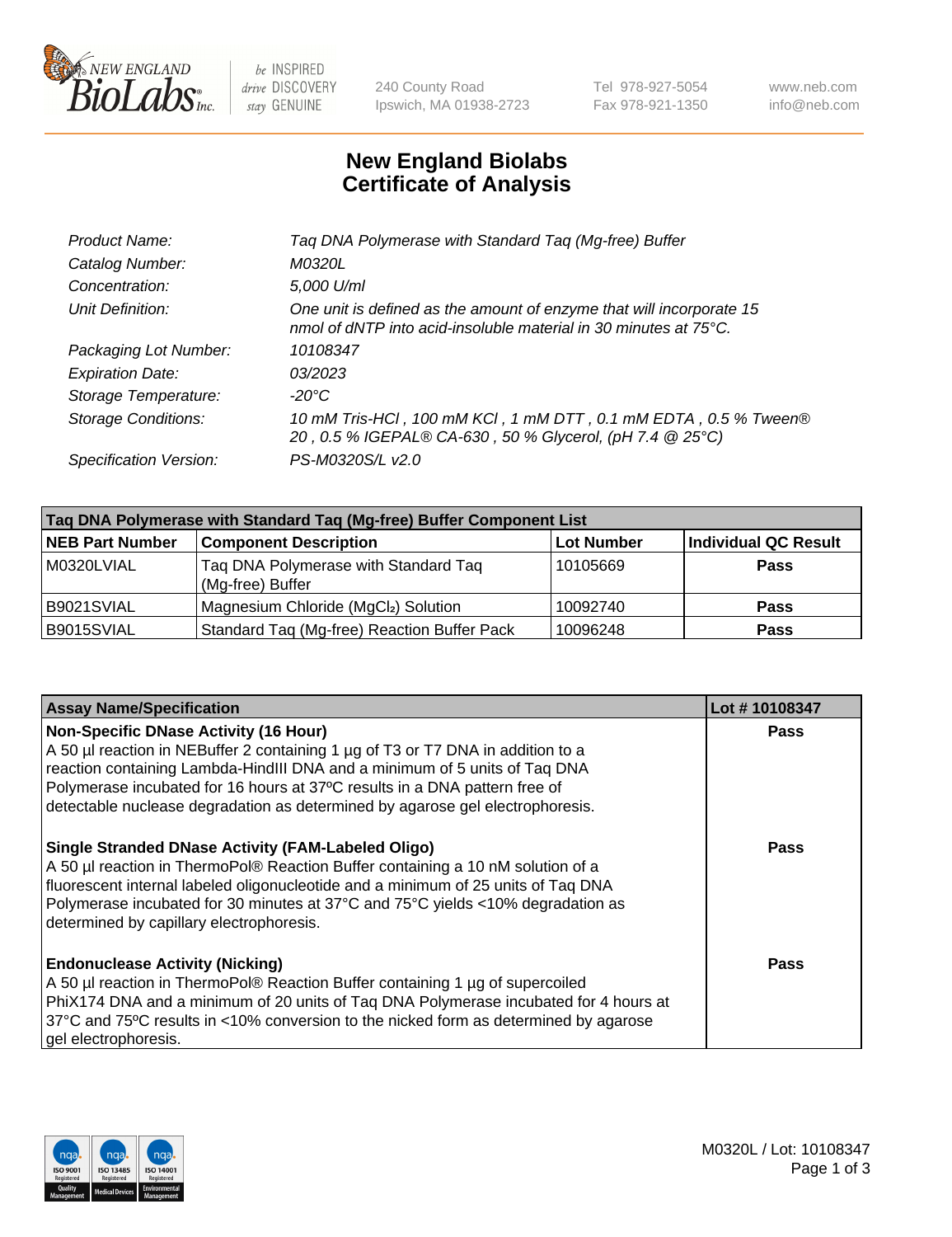

be INSPIRED drive DISCOVERY stay GENUINE

240 County Road Ipswich, MA 01938-2723 Tel 978-927-5054 Fax 978-921-1350

www.neb.com info@neb.com

| <b>Assay Name/Specification</b>                                                                                                                                                                                                                                                                                                                                                                               | Lot #10108347 |
|---------------------------------------------------------------------------------------------------------------------------------------------------------------------------------------------------------------------------------------------------------------------------------------------------------------------------------------------------------------------------------------------------------------|---------------|
| <b>Phosphatase Activity (pNPP)</b><br>A 200 µl reaction in 1M Diethanolamine, pH 9.8, 0.5 mM MgCl2 containing 2.5 mM<br>p-Nitrophenyl Phosphate (pNPP) and a minimum of 100 units Taq DNA Polymerase<br>incubated for 4 hours at 37°C yields <0.0001 unit of alkaline phosphatase activity<br>as determined by spectrophotometric analysis.                                                                   | <b>Pass</b>   |
| <b>Protein Purity Assay (SDS-PAGE)</b><br>Taq DNA Polymerase is ≥ 99% pure as determined by SDS-PAGE analysis using Coomassie<br>Blue detection.                                                                                                                                                                                                                                                              | Pass          |
| PCR Amplification (5.0 kb Lambda DNA)<br>A 50 µl reaction in Standard Taq (Mg-free) Reaction Buffer plus 1.5 mM MgCl2 in the<br>presence of 200 µM dNTPs and 0.2 µM primers containing 5 ng Lambda DNA with 1.25<br>units of Taq DNA Polymerase for 25 cycles of PCR amplification results in the<br>expected 5.0 kb product.                                                                                 | <b>Pass</b>   |
| <b>RNase Activity (Extended Digestion)</b><br>A 10 µl reaction in NEBuffer 4 containing 40 ng of a 300 base single-stranded RNA<br>and a minimum of 1 µl of Taq DNA Polymerase is incubated at 37°C. After incubation<br>for 16 hours, >90% of the substrate RNA remains intact as determined by gel<br>electrophoresis using fluorescent detection.                                                          | <b>Pass</b>   |
| qPCR DNA Contamination (E. coli Genomic)<br>A minimum of 5 units of Taq DNA Polymerase is screened for the presence of E. coli<br>genomic DNA using SYBR® Green qPCR with primers specific for the E. coli 16S rRNA<br>locus. Results are quantified using a standard curve generated from purified E. coli<br>genomic DNA. The measured level of E. coli genomic DNA contamination is ≤ 1 E. coli<br>genome. | <b>Pass</b>   |

This product has been tested and shown to be in compliance with all specifications.

One or more products referenced in this document may be covered by a 3rd-party trademark. Please visit <www.neb.com/trademarks>for additional information.